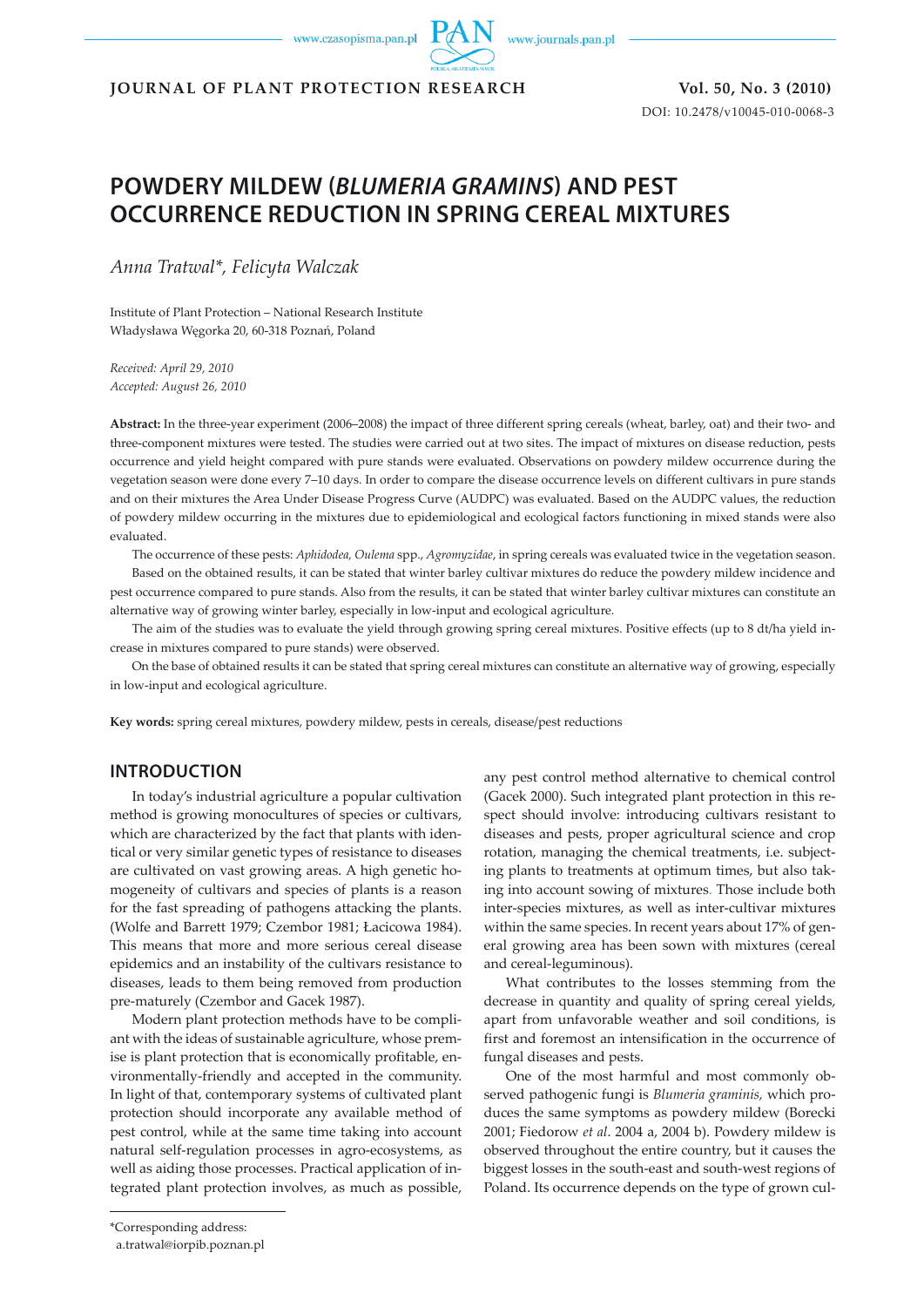**PAN** 

tivars, the growing area, the frequency of corresponding virulence in the pathogen populations, and the environmental conditions (Czembor and Gacek 1987). The pests observed on spring cereals include aphids (Aphidodea), leaf beetles (*Oulema* spp.) and leaf-mining flies (Agromyzidae).

The aim of the three-year-long research, conducted at two sites, was to analyze the occurrence of fungal diseases and the most important spring cereal pests in pure stands and mixtures.

#### **MATERIALS AND METHODS**

Throughout three growing seasons (2006, 2007 and 2008) experiments were conducted on three spring cereals, i.e. wheat of the Zadra cultivar (SW), barley of the Orthega cultivar (SB) and oats of the Polar cultivar (O), including any possible combinations (mixtures) between them (SW+SB, SW+O, SB+O, SW+SB+O). The experiments were conducted at two sites, which differed in terms of soil and weather conditions, i.e. in the years 2006 and 2007 at Hodowla Roślin Smolice – Grupa IHAR Bąków Division (Opole province) and at the Plant Protection Institute – National Research Institute, Research Station Winna Góra (Wielkopolska province) while in the year 2008 at the Hodowla Roślin Smolice – Grupa IHAR Bąków Division and the Research Station for Variety Testing Kościelna Wieś (Wielkopolskia province). The experiments did not incorporate any chemical treatments against fungal diseases or pests.

The ratio of components was 1 : 1 for the 2-component mixtures or 1 : 1 : 1 for the 3-component mixtures. The experiments were conducted on  $10 \text{ m}^2$  (Bąków) and  $15 \text{ m}^2$ (Winna Góra and Kościelna Wieś) experimental plots, in four repetition cycles, using the split-plot structure.

An assessment of the intensification of occurrence of diseases and pests was conducted during the growing seasons, every 7–10 days on 30 stalks. In the case of powdery mildew, a 9-grade scale of plant susceptibility was used, where 1 signified full susceptibility, and 9 meant full resistance (no symptoms of the disease). The results obtained were transformed into percentage values of damage to the stalks by the disease of the cereal species and its mixtures, and then the AUDPC value was calculated using the following formula:

## AUDPC =  $[xi1*y0+xi1*((y1-y0)/2)]+[xi2*y1+xi2*((y2-y1)/2)]+$ +......+[xin\*yn-1+xin\*((yn-yn1)/2)]

where:

AUDPC – area under disease progress curve

Xi – number of days between observations

Yn – the surface damaged by the powdery mildew during consecutive assessments.

The reduction percentage of the powdery mildew occurrence in the mixtures (RAUDPC) was calculated by comparing the average damage to the mixture, with the average damage to the mixture components in a pure stand.

The date of the assessment of the pests abundance fell on the same time of their development when a chemical treatment would be recommended, and if their abundance would have reached a threshold of economic harmfulness, the treatment would have been justifiable. In each repetition, the number of aphids, leaf beetles and leaf-mining flies was recorded for 30 analyzed stalks or ears. In the case of pests that were more abundant, a percentage of abundance reduction was calculated with relation to pure stands.

The quantity of yield from each experimental plot was also assessed. After harvesting the crops from each plot with a plot combine harvester, the yield was weighed and calculated into dt/ha. The results were statistically evaluated.

## **RESULTS AND DISCUSSION**

In terms of cereal diseases, in the inter-species cereal mixtures experiment during the years the research was conducted, the only disease that caused significant damage to the stalks was powdery mildew (*Blumeria graminis*). The incidence of other diseases recorded was insignificant.

In the first and second year of the experiments (2006 and 2007 seasons), the incidence of the disease (the AUDPC value) was considerably higher in Bąków than in Winna Góra (Table 1). In the 2008 growing season, meteorological and soil conditions of the Kościelna Wieś were more favorable to the development of powdery mildew than in Bąków. In all three years of research, among the pure stands, spring barley mainly was the species most affected by powdery mildew. Comparing the results obtained from Bąków in the 2006 and 2007 growing seasons to the third year of research, the occurrence of powdery mildew was lower (lower AUDPC), not only on spring barley. Such unfavorable conditions for the development of the pathogen (long-lasting drought from mid-April to June) were favorable for the development of aphids and resulted in an intensification. There were even up to 100 specimens per stalk. In the 2006 and 2007 growing seasons at both experiment sites a reduction of the disease occurrence was noted in the mixtures, as compared to pure stands. In the 2006 season the value was from 34.9 to 66.5% and in the 2007 season from 29.1 to 66.4%, with more significant reductions observed in Bąków. In the 2008 growing season, with the exception of one combination (SW+SB mixture in Bąków), there was a reduction in the disease occurrence. The reduction was between 13.5 to 66% compared to pure stands, with a more significant reduction observed in Kościelna Wieś. The biggest reduction in powdery mildew occurrence (of all years and sites) was noted in the 3-component mixture (the most varied genetically) – 48.9% (Table 1).

Similar results were obtained by other researchers (Gacek *et al.* 1996, 2000), who studied the reduction in damage done by powdery mildew in inter-species mixtures of spring cereals and the reduction was even up to 75% compared to pure stands.

Low temperatures prevailing for an extended period of time in the spring of 2006 contributed to the fact that the pests appeared on spring cereal crops later than usual. Their abundance did not exceed the economic harmful-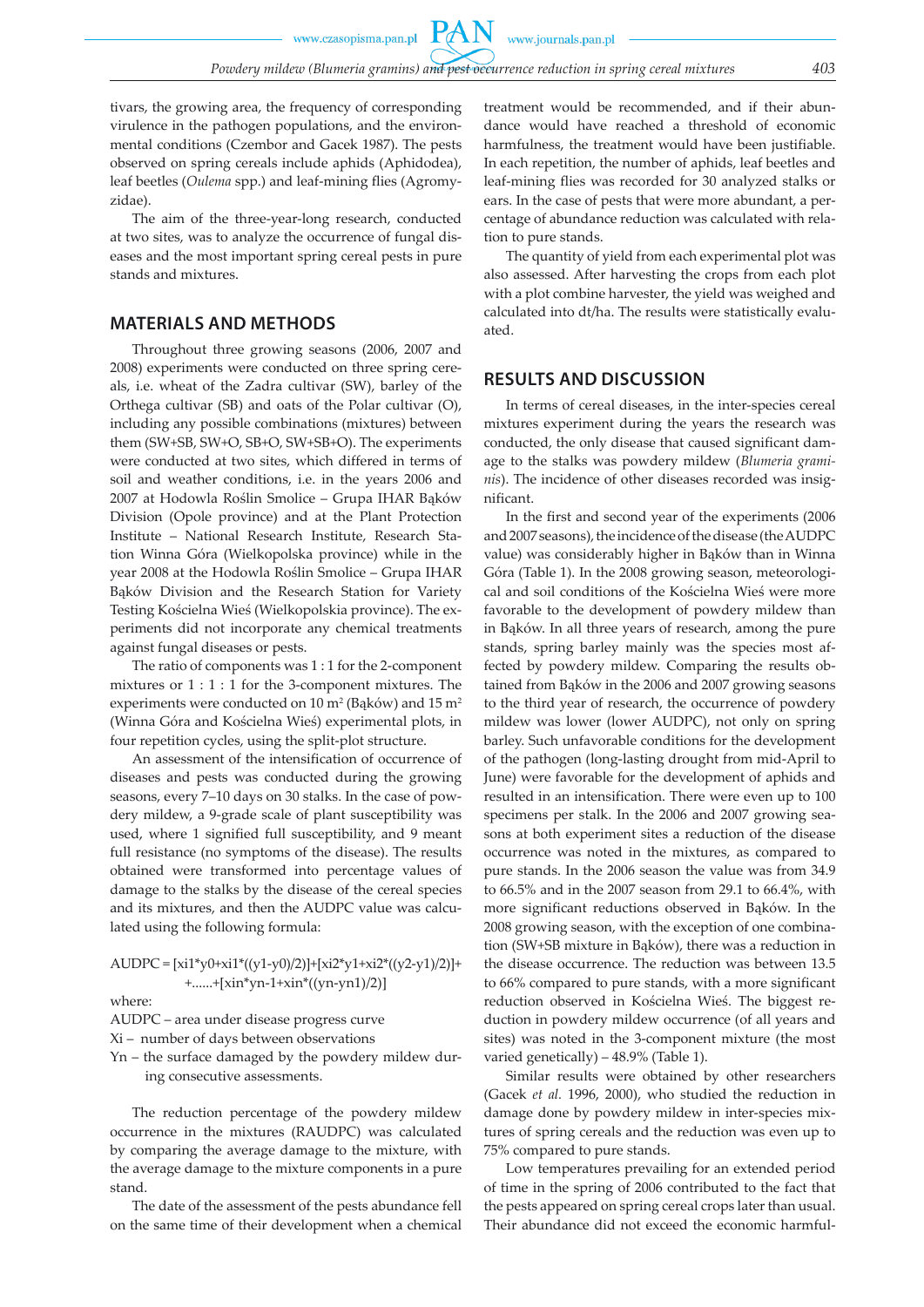| Place/                                   |                     |                    |                      | Combinations      |          |                   |             |
|------------------------------------------|---------------------|--------------------|----------------------|-------------------|----------|-------------------|-------------|
| AUDPC/RAUDPC                             | wheat<br>[SW]       | barley<br>[SB]     | oat<br>$\mathcal{O}$ | $[SW+SB]$         | $[SW+O]$ | $[SB+O]$          | $[SW+SB+O]$ |
|                                          |                     |                    | 2006 growing season  |                   |          |                   |             |
| Bąków – AUDPC                            | 211.9 <sub>bc</sub> | 261.6c             | 137.9 ab             | 127.6a            | 82.8 a   | 107.7 a           | 87.6 a      |
| Baków - RAUDPC                           |                     |                    |                      | 45.6              | 52.8     | 44.5              | 55.3        |
| Winna Góra – AUDPC                       | 75.2a               | 125.1 <sub>b</sub> | 40.2a                | 58.5a             | 38.2 a   | 38.8a             | 26.9a       |
| Winna Góra – RAUDPC                      |                     |                    |                      | 40.5              | 34.9     | 53.5              | 66.5        |
|                                          |                     |                    | 2007 growing season  |                   |          |                   |             |
| Baków – AUDPC                            | 274.0a              | 312.6a             | 228.7 a              | 142.0a            | 117.3 a  | 84.0 a            | 115.9a      |
| Baków - RAUDPC                           |                     |                    |                      | 48.8              | 50,6     | 66,4              | 57.9        |
| Winna Góra - AUDPC                       | 117.2 b             | 131.5 <sub>b</sub> | 64.3 b               | 62.8 <sub>b</sub> | 47.4a    | 62.8 <sub>b</sub> | 59.6 ab     |
| Winna Góra – RAUDPC                      |                     |                    |                      | 43.1              | 45.3     | 29.1              | 34.4        |
|                                          |                     |                    | 2008 growing season  |                   |          |                   |             |
| Baków - AUDPC                            | 85.4a               | 205.4c             | 65.3a                | 158.4 bc          | 53.9 a   | 111.7 ab          | 101.4a      |
| Baków - RAUDPC                           |                     |                    |                      | $-$ *             | 27.8     | 17.1              | 13.5        |
| Kościelna Wieś<br>– AUDPC                | 178.1 a             | 347.0 b            | 127.7 a              | 105.4a            | 91.9a    | 83.2 a            | 71.0a       |
| Kościelna Wieś<br>– RAUDPC               |                     |                    | -                    | 60.6              | 32.1     | 62.2              | 66.0        |
| Average reduction percentage in mixtures |                     |                    |                      | 39.8              | 40.6     | 45.4              | 48.9        |

## Table 1. Powdery mildew occurrence in spring cereal pure stands and mixtures

\*no reduction; different letters indicate statistical differences between combinations

Table 2. Powdery mildew occurrence in spring cereal pure stands and mixtures – statistical synthesis for years

| Place/                       | Combinations  |                |            |            |          |         |             |  |
|------------------------------|---------------|----------------|------------|------------|----------|---------|-------------|--|
| AUDPC/RAUDPC                 | wheat<br>iswi | barley<br>[SB] | oat<br>ГOI | $[SW+SB]$  | $[SW+O]$ | [SB+O]  | $[SW+SB+O]$ |  |
| Baków – AUDPC (3 years)      | 190.43 b      | 259.89 b       | 143.96 b   | 142.66 ab  | 84.67 a  | 101.11a | 101.65a     |  |
| Winna Góra – AUDPC (2 years) | 96.22 bc      | 128.34 с       | 52.29a     | $60.67$ ab | 42.82a   | 50.82a  | 43.26a      |  |

|  |  |  | Table 3. Cereal leaf beetle (Oulema spp.) occurrence/reduction at spring cereal pure stands and mixture |  |  |  |
|--|--|--|---------------------------------------------------------------------------------------------------------|--|--|--|
|--|--|--|---------------------------------------------------------------------------------------------------------|--|--|--|

|                                       | Cereal leaf beetle (Oulema spp.)             |                     |                  |               |  |  |  |
|---------------------------------------|----------------------------------------------|---------------------|------------------|---------------|--|--|--|
| Pure stands/mixtures                  | Winna Góra (2006-2007)/Kościelna Wieś (2008) |                     | Baków            |               |  |  |  |
|                                       | number of larvae                             | reduction [%]       | number of larvae | reduction [%] |  |  |  |
|                                       |                                              | 2006 growing season |                  |               |  |  |  |
| Wheat (SW)                            | 2.7                                          |                     | 1.5              |               |  |  |  |
| Barley (SB)                           | 2.0                                          |                     | 0.5              |               |  |  |  |
| $\mathrm{Oat}\left(\mathrm{O}\right)$ | 5.0                                          |                     | 1.5              |               |  |  |  |
| $SW+SB$                               | 1.5                                          | 36.7                | 1.5              | 6.7           |  |  |  |
| $SW+O$                                | 3.0                                          | 11.2                | 2.0              | $\ast$        |  |  |  |
| $SB+O$                                | 3.0                                          | $\ast$              | 1.0              | $\ast$        |  |  |  |
| $SW+SB+O$                             | 2.6                                          | 17.3                | 0.8              | 39.1          |  |  |  |
|                                       |                                              | 2007 growing season |                  |               |  |  |  |
| Wheat (SW)                            | 6.5 <sub>b</sub>                             |                     | 4.7              |               |  |  |  |
| Barley (SB)                           | 8.7b                                         |                     | 6.7              |               |  |  |  |
| Out(O)                                | $5.0$ ab                                     |                     | 6.2              |               |  |  |  |
| $\text{SW+SB}$                        | 6.7b                                         | 6,1                 | 5.0              | $\star$       |  |  |  |
| $SW+O$                                | 7.0 <sub>b</sub>                             | $\ast$              | 4.0              | 27.6          |  |  |  |
| $BS+O$                                | 4.5a                                         | 39.7                | 5.0              | 23.1          |  |  |  |
| $SW+SB+O$                             | 5.7b                                         | 9.3                 | 5.2              | 12.4          |  |  |  |
|                                       |                                              | 2008 growing season |                  |               |  |  |  |
| Wheat (SW)                            | 13.7                                         |                     | 4.5              |               |  |  |  |
| Barley (SB)                           | 20.0                                         |                     | 6.5              |               |  |  |  |
| Oat (O)                               | 20.5                                         |                     | 6.7              |               |  |  |  |
| $\text{SW+SB}$                        | 11.7                                         | 20.8                | 5.5              | $*$           |  |  |  |
| $SW+O$                                | 14.0                                         | 19.7                | 5.7              | $\ast$        |  |  |  |
| $BS+O$                                | 17.0                                         | 12.7                | 5.2              | 17.4          |  |  |  |
| $SW+SB+O$                             | 11.7                                         | 32.4                | 4.7              | 14.8          |  |  |  |

\*no reduction; different letters indicate statistical differences between combinations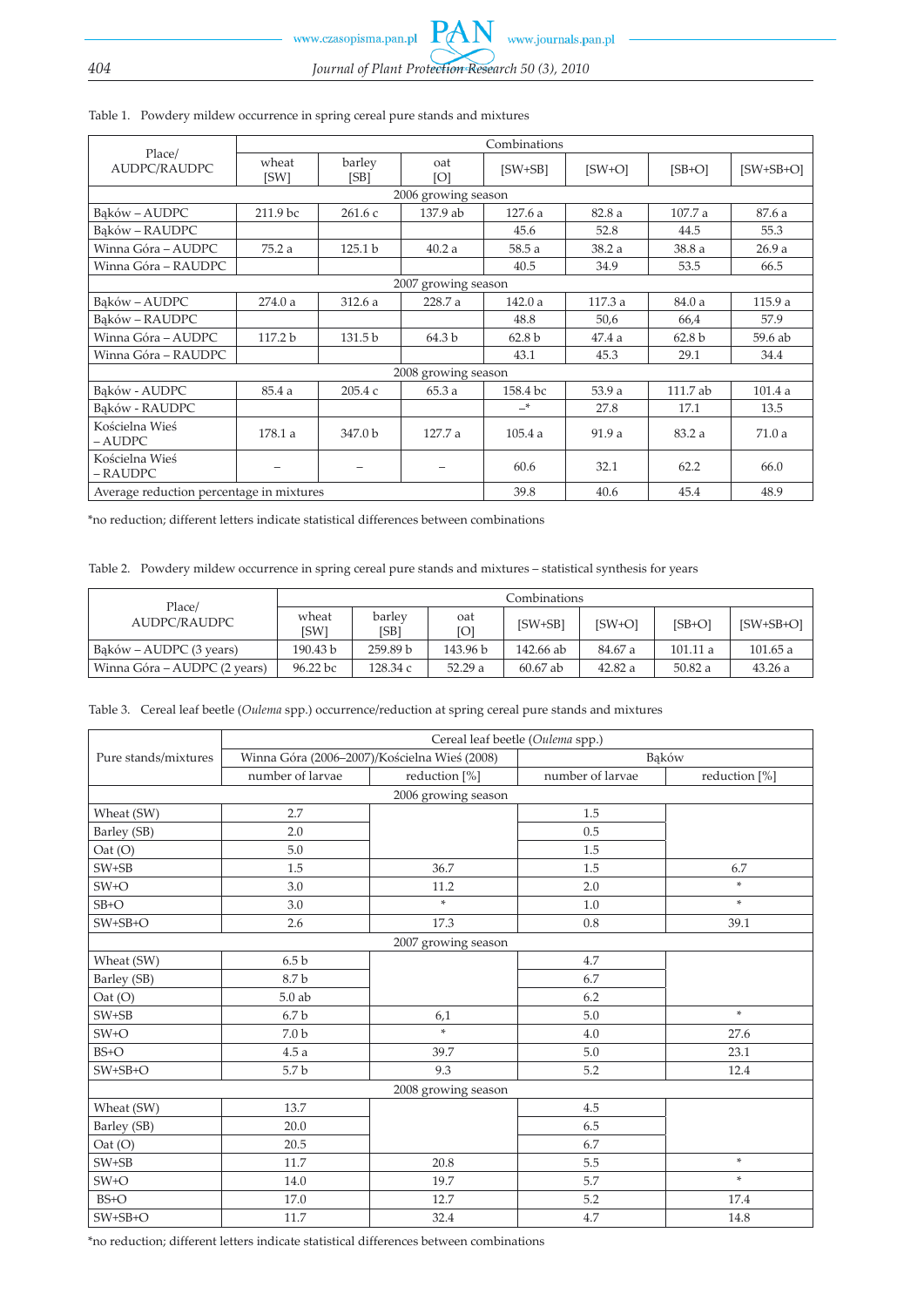www.czasopisma.pan.pl

|                                       | Aphids (Aphidodea)                           |                          |                    |               |  |  |  |
|---------------------------------------|----------------------------------------------|--------------------------|--------------------|---------------|--|--|--|
| Pure stands/mixtures                  | Winna Góra (2006–2007)/Kościelna Wieś (2008) |                          | Baków (2006-2008)  |               |  |  |  |
|                                       | number of aphids                             | reduction [%]            | number of aphids   | reduction [%] |  |  |  |
|                                       |                                              | 2006 growing season      |                    |               |  |  |  |
| Wheat (SW)                            |                                              |                          | 25.7               |               |  |  |  |
| Barley (SB)                           |                                              |                          | 18.2               |               |  |  |  |
| $\mathrm{Oat}\left(\mathrm{O}\right)$ | very low abundance of                        |                          | 24.7               |               |  |  |  |
| $SW+SB$                               | aphids recorded - single                     |                          | 29.7               | $\star$       |  |  |  |
| $SW+O$                                | specimens                                    | no basis for calculating | 17.7               | 9.7           |  |  |  |
| $BS+O$                                |                                              | reduction                | 9.2                | 17.5          |  |  |  |
| $SW+SB+O$                             |                                              |                          | 9.7                | 49.4          |  |  |  |
|                                       |                                              | 2007 growing season      |                    |               |  |  |  |
| Wheat (SW)                            | 5.2                                          |                          | 6.7                |               |  |  |  |
| Barley (SB)                           | 5.5                                          |                          | 4.5                |               |  |  |  |
| $\mathrm{Oat}\left(\mathrm{O}\right)$ | 10.7                                         |                          | 8.2                |               |  |  |  |
| $SW+SB$                               | 3.5                                          | 33.6                     | 3.2                | 41.7          |  |  |  |
| $SW+O$                                | 5.5                                          | 6.7                      | 5.0                | 29.2          |  |  |  |
| $BS+O$                                | 2.7                                          | 62.4                     | 7.5                | $\ast$        |  |  |  |
| $SW+SB+O$                             | 5.7                                          | $\star$                  | 4.7                | 2.2           |  |  |  |
|                                       |                                              | 2008 growing season      |                    |               |  |  |  |
| Wheat (SW)                            | 69.5                                         |                          | 547.5 c            |               |  |  |  |
| Barley (SB)                           | 57.5                                         |                          | 862.5 bc           |               |  |  |  |
| $\mathrm{Oat}\left(\mathrm{O}\right)$ | 405                                          |                          | 562.5 b            |               |  |  |  |
| $SW+SB$                               | 61.25                                        | 6.95                     | 660.0 <sub>b</sub> | 5.21          |  |  |  |
| $SW+O$                                | 170.0                                        | 26.88                    | 481.2 a            | 19.63         |  |  |  |
| $BS+O$                                | 288.7                                        | $\star$                  | 692.5 bc           | $\ast$        |  |  |  |
| $SW+SB+O$                             | 139.5                                        | 17.65                    | 608.0 b            | $\ast$        |  |  |  |

#### Table 4. Aphid (Aphidodea) occurrence/reduction in spring cereal pure stands and mixtures

\*no reduction; different letters indicate statistical differences between combinations

Table 5. Cereal aphid (*S. avenae*) occurrence/reduction in spring cereal ears of pure stands and mixtures

| Pure stands/mixtures                  |                                   | Winna Góra<br>2006 | Kościelna Wieś<br>2008 |               |  |
|---------------------------------------|-----------------------------------|--------------------|------------------------|---------------|--|
|                                       | number of aphids<br>reduction [%] |                    | number of aphids       | reduction [%] |  |
| Wheat (SW)                            | 15.2                              |                    | 2.7a                   |               |  |
| Barley (SB)                           | 4.5                               |                    | 1.0a                   |               |  |
| $\mathrm{Oat}\left(\mathrm{O}\right)$ | 16.2                              |                    | 132.7 d                |               |  |
| SW+SB                                 | 13.2                              | *                  | 0.2a                   | 46.4          |  |
| $SW+O$                                | 15.5                              | 1.6                | 19.0 <sub>b</sub>      | 73.3          |  |
| $BS+O$                                | 6.7                               | 34.0               | 27.2c                  | 56.2          |  |
| $SW+SB+O$                             | 8.6                               | 15.5               | 11.0 <sub>b</sub>      | 77.6          |  |

\*no reduction; different letters indicate statistical differences between combinations

ness thresholds. At both sites, a bigger abundance of the leaf beetles and aphids were on leaves and stems, while the ears of the crops suffered only in Winna Góra (Tables 3, 4, 5).

In the case of leaf beetles, no reduction of abundance was noted in mixtures as compared to pure stands in the spring barley and oat mixture in Winna Góra and the spring wheat and oat mixture, as well as the spring barley and oat mixture in Bąków (Table 3).

Aphids on leaves and stems in Bąków were less abundant in mixtures than in pure stands, apart from the spring wheat and spring barley mixture, where no reduction in abundance was recorded (Table 4). In Winna Góra the differences were so insignificant that there was no basis for calculating the reduction at all. Cereal aphids, however, were slightly more abundant in Winna Góra. The spring wheat and spring barley mixture was the only one where no reduction was recorded (Table 5). In the experiments, stalks with damaged leaves had a below 1% average abundance of leaf-mining flies.

There was a mild winter and the spring came quickly in the 2007 growing period. For this reason the pests appeared on plantations earlier than usual, but in a relatively small abundance. The economic harmfulness thresholds were not exceeded at either site. The number of leaf beetle larvae was significantly higher than in the 2006 season. Reduction in their abundance was noted for all mixtures except for the spring wheat and oat mixture in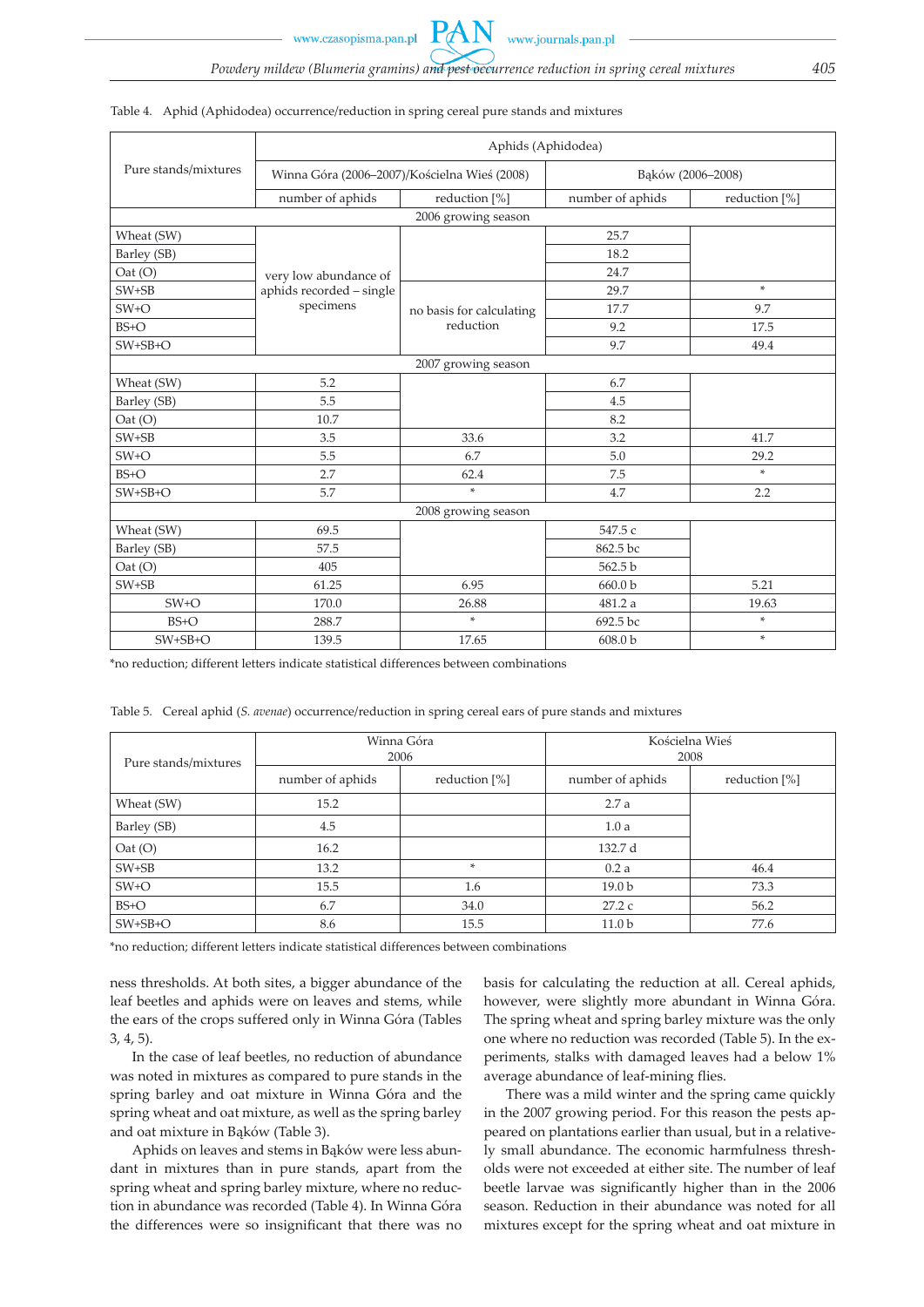## *406 Journal of Plant Protection Research 50 (3), 2010*

|                            | Yield in dt/ha |        |        |        |            |                |  |  |  |
|----------------------------|----------------|--------|--------|--------|------------|----------------|--|--|--|
| Objects                    |                | Baków  |        |        | Winna Góra | Kościelna Wieś |  |  |  |
|                            | 2006           | 2007   | 2008   | 2006   | 2007       | 2008           |  |  |  |
| SW+SB pure stand average   | 52.5           | 31.9   | 28.9   | 22.9   | 30.0       | 34.9           |  |  |  |
| Yield – mixture            | 53.3           | 31.8   | 34.3   | 24.2   | 38.0       | 38.2           |  |  |  |
| Yield increase             | $+0.8$         | $-0.1$ | $+5.4$ | $+1.3$ | $+8.0$     | $+3.3$         |  |  |  |
| SW+O pure stand average    | 40.6           | 27.4   | 18.2   | 22.6   | 31.0       | 33.1           |  |  |  |
| Yield – mixture            | 43.1           | 27.9   | 21.4   | 24.4   | 33.5       | 36.2           |  |  |  |
| Yield increase             | $+2.5$         | $+0.5$ | $+3.2$ | $+1.8$ | $+2.5$     | $+3.1$         |  |  |  |
| SB+O pure stand average    | 44.6           | 25.6   | 21.9   | 17.5   | 29.6       | 29.7           |  |  |  |
| Yield - mixture            | 47.3           | 28.2   | 28.1   | 17.8   | 26.6       | 31.5           |  |  |  |
| Yield increase             | $+2.7$         | $+2.6$ | $+6.2$ | $+0.3$ | $-3.0$     | $+1.8$         |  |  |  |
| SW+SB+O pure stand average | 45.7           | 28.3   | 23.0   | 21.0   | 32.8       | 32.5           |  |  |  |
| Yield - mixture            | 46.7           | 32.2   | 22.8   | 23.8   | 30.0       | 35.7           |  |  |  |
| Yield increase             | $+1.0$         | $+3.9$ | $-0.2$ | $+2.8$ | $+2.8$     | $+3.2$         |  |  |  |

Table 6. Spring cereal yield increase in pure stands and mixtures in vegetation seasons 2006,2007 and 2008

Table 7. Pure stands and mixtures yields of spring cereal in vegetation seasons 2006,2007 and 2008

|                       | Combinations  |                    |            |           |          |          |                    |  |  |
|-----------------------|---------------|--------------------|------------|-----------|----------|----------|--------------------|--|--|
| Place/Year            | wheat<br>[SW] | barley<br>[SB]     | oat<br>[O] | $[SW+SB]$ | $[SW+O]$ | $[SB+O]$ | $[SW+SB+O]$        |  |  |
| $Baków - 2006$        | 47.98 с       | 56.05a             | 33.18 d    | 53.30 ab  | 43.15c   | 47.28c   | 46.70c             |  |  |
| Baków – 2007          | 33.70a        | 30.05 <sub>b</sub> | 21.18d     | 31.38 ab  | 27.93c   | 28.25 bc | 32.25a             |  |  |
| $Baków - 2008$        | 25.18 cd      | $32.60$ ab         | 11.25 e    | 34.33a    | 21.38 d  | 28.08 bc | 22.80d             |  |  |
| Winna Góra – 2006     | 28.03a        | 17.79c             | 17.24 c    | 24.22 b   | 24.46 ab | 17.85 c  | 23.79 <sub>b</sub> |  |  |
| Winna Góra – 2007     | 39.21 a       | 36.49 ab           | 22.88 e    | 38.00a    | 33.55 bc | 26.58 de | 30.03 cd           |  |  |
| Kościelna Wieś – 2008 | 38.33         | 31.50              | 27.84      | 38.17     | 36.17    | 31.50    | 35.67              |  |  |

Different letters indicate statistical differences between combinations

Table 8. Yield of spring cereal pure stands and mixtures – statistical synthesis for years

| Place/                                    | Combinations  |                |                    |           |          |                    |             |  |
|-------------------------------------------|---------------|----------------|--------------------|-----------|----------|--------------------|-------------|--|
| AUDPC/RAUDPC                              | wheat<br>[SW] | barley<br>[SB] | oat<br>[O]         | $[SW+SB]$ | $[SW+O]$ | $[SB+O]$           | $[SW+SB+O]$ |  |
| Baków – AUDPC<br>$(3 \text{ years})$      | 35.62a        | 39.57a         | 21.87 <sub>b</sub> | 39.67a    | 30.82 ab | 34.53a             | 33.92a      |  |
| Winna Góra – AUDPC<br>$(2 \text{ years})$ | 33.62a        | 27.14a         | 20.06 <sub>b</sub> | 31.11a    | 29.00a   | 22.21 <sub>b</sub> | $26.91$ ab  |  |

Different letters indicate statistical differences between combinations

Winna Góra and the spring wheat and spring barley mixture in Bąków (Table 3). At both sites, may saw an occurrence of relatively high numbers of winged specimens of bird cherry aphid (*Rhopalosiphum padi*). The species did not develop dynamically, though, and before crop vegetation in the experiment ended, only single specimens or small colonies could be observed. The only two mixtures for which no reduction of abundance was observed as compared to pure stands were the three-component mixture in Winna Góra and the spring barley and spring oat mixture in Bąków. Due to the fact that grain aphid (*Sitobion avenae*) occurred in very small numbers, the reduction in its abundance was not calculated.

In the last year of the research experiment (2008) the leaf beetle larvae abundance in Kościelna Wieś was significantly higher than in Bąków. In most of the mixtures the economic harmfulness thresholds were exceeded and all of them showed a reduction of the abundance of aphids as compared to pure stands. No reduction of the leaf beetle was observed in Bąków for the spring wheat and spring barley and the spring wheat and oat mixtures (Table 3).

Due to favorable weather conditions (a long period of warm rainless weather) at both sites, the abundance of aphids on leaves and stems were very high. Reductions in their abundance, as compared to pure stands, were observed in five out of eight mixture combinations (Table 4). In Kościelna Wieś, aphids were also observed on ears of the spring cereals. They appeared mainly on oat pure stands. In oat mixtures, the abundance of aphids was sig